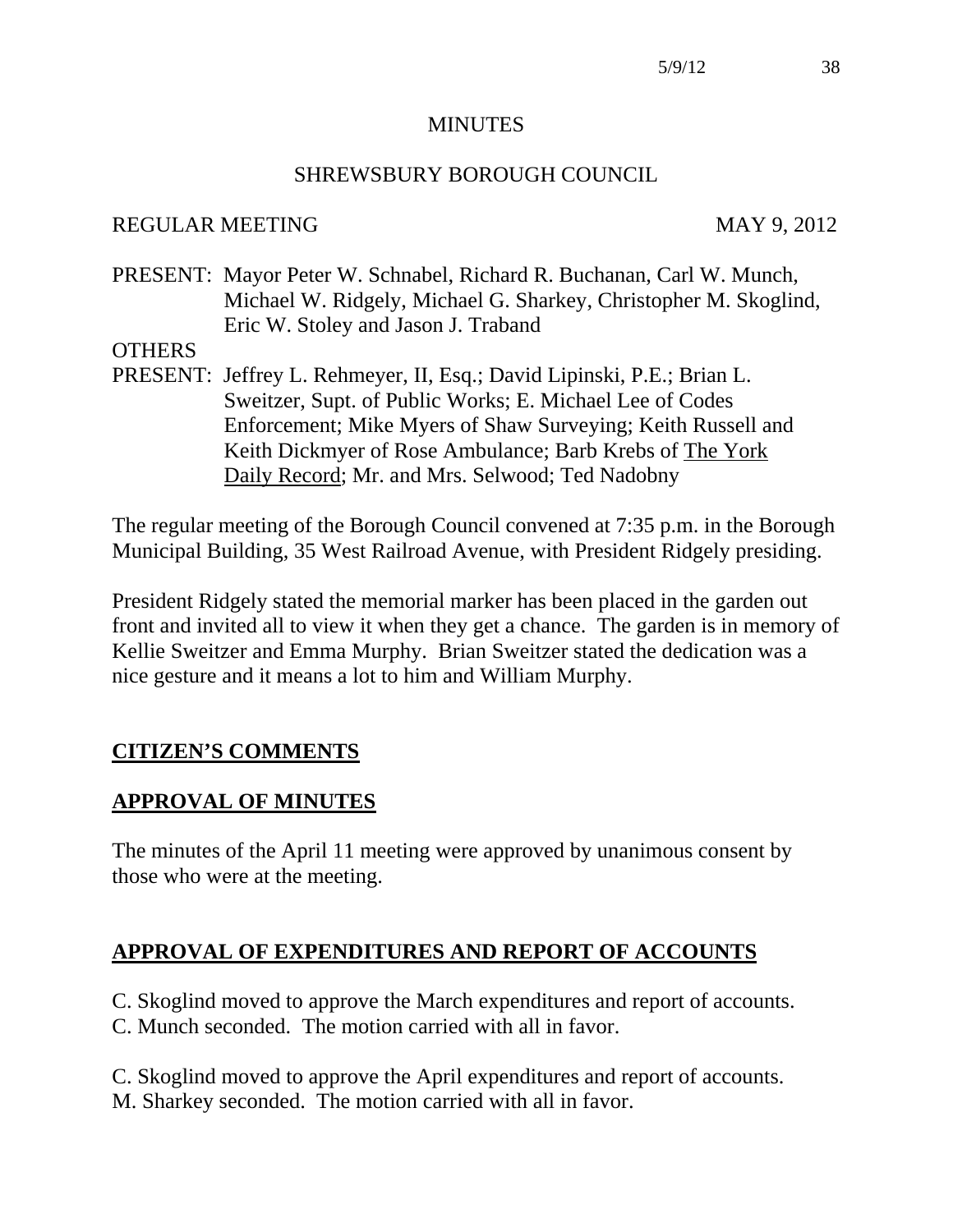# **BILL LIST**

The bill list for April was presented: General account: check numbers 11093 thru 11150; Water account: check numbers 4736 thru 4757; Sewer account: check numbers 4460 thru 4473; Highway Aid: check number 859.

C. Skoglind moved to approve the April bill listing.

C. Munch seconded. The motion carried with all in favor.

# **PAYROLL REGISTER**

C. Skoglind moved to approve the April 2, 16, and 30 payroll registers.

E. Stoley seconded. The motion carried with all in favor.

# **SUBDIVISION AND LAND DEVELOPMENT BUSINESS**

# Mid Atlantic Mobility, Land Development Plan, 11 Onion Boulevard

The plan calls for a 2,400 square foot metal building to be built between Onion Boulevard and the existing metal building for office space.

The Planning Commission reviewed the plan at its April 23 meeting and recommends approval of the plan subject to the following comments:

- 1) Water line easement: We don't know if the 10' easement marked on the plan is the actual water line location. Before a building permit is issued, test pits should be made to determine the actual water line location and it should include a 20' right-of-way. Also, before installation of the new storm water pit, approval needs to be obtained from Brian Sweitzer. An as-built for the existing water line should be provided before the issuance of any building permit. A note should be added that Shrewsbury Borough is to have access to the easement and that no building can be on the right-of-way.
- 2) Statement of ownership must be signed, dated, and notarized.
- 3) Fire suppression system will be addressed at the time of building permit application as will any signage.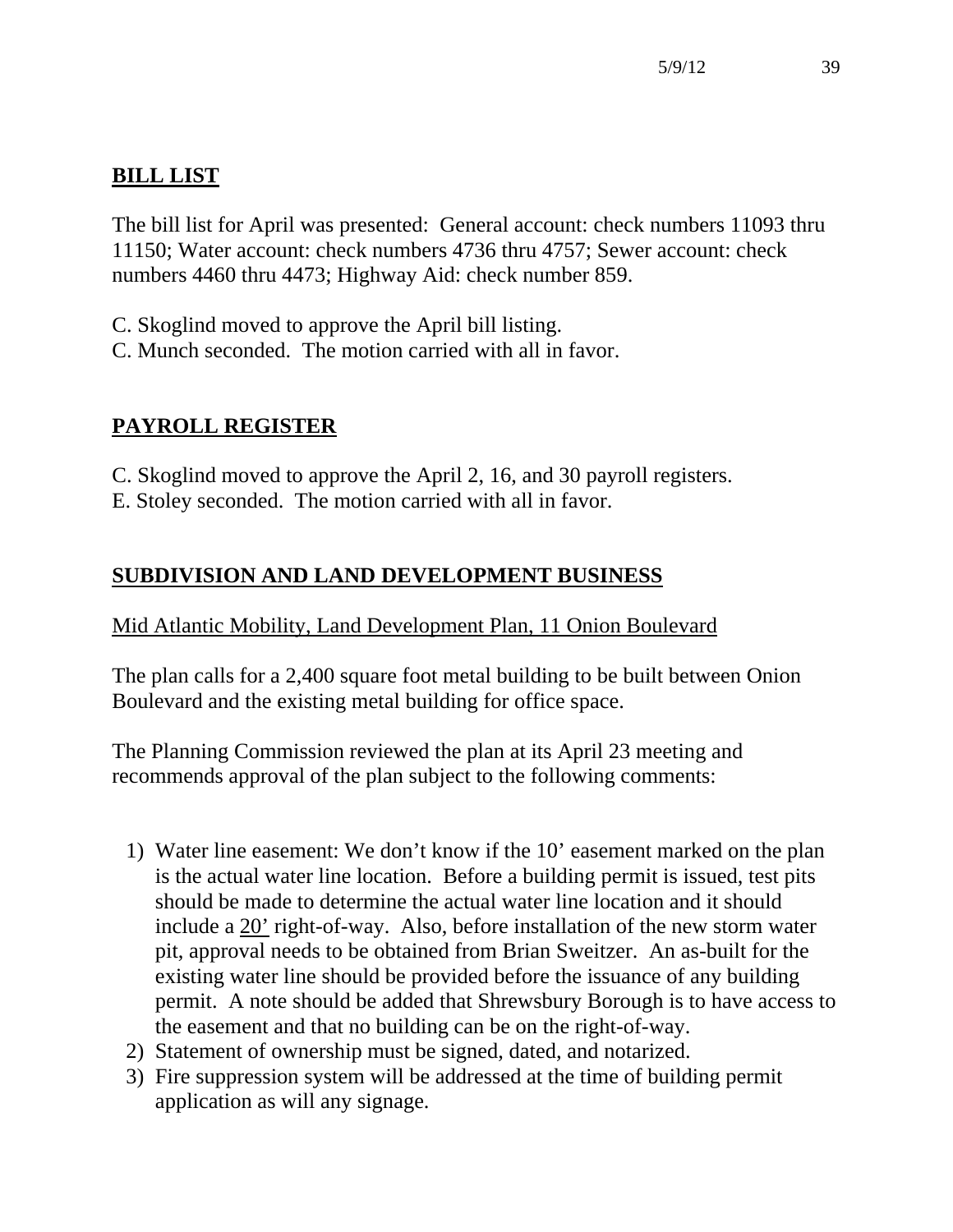- 4) Knox box should be installed.
- 5) Payment of all fees and charges.

B. Sweitzer stated the Public Works Department dug for two days to try to locate the ten inch fire line that starts at Onion Boulevard and goes west to a pit and from there, it is unknown exactly where it extends. B. Sweitzer feels the line is closer to the curb line on Onion Boulevard. The question of ownership of the fire line was discussed. The 1964 agreement with the Borough and the Hungerford Packing Co. states the Packing Company paid the Borough \$8,000.00 for the line so it would appear that the Borough owns the line. B. Sweitzer was asked to dig closer to Onion Boulevard to try to locate the water line. Hopefully, the water line can be located and then a right-of-way can be shown on this plan. It was also recommended that a meter be installed in the pit to watch for leaks on this line.

Mike Lee stated he will not issue a building permit if the water line turns out to be under where the proposed addition is planned.

E. Stoley moved to conditionally approve the final land development plan subject to the water line and easement being shown on the plan; statement of ownership being signed, dated and notarized; and payment of all fees and charges. C. Skoglind seconded. The motion carried with all in favor.

# Apple Tree Court Request for Extension

The applicant asked for an extension for approval until July 31, 2012.

E. Stoley moved to grant the extension for preliminary approval until July 31, 2012.

M. Sharkey seconded. The motion carried with all in favor.

# Apple Tree Court Temporary Grading Plan

A temporary grading plan dated 3/21/12 was reviewed with an entrance off Plank Road. An erosion and sedimentation plan is being reviewed by the York County Conservation District. A note should be added that no grading will take place over the existing sewer easement and that each load of clean fill be certified by the engineer.

E. Stoley moved to approve the preliminary grading plan with a note being added that no grading will be done over the existing sewer easement; that each load of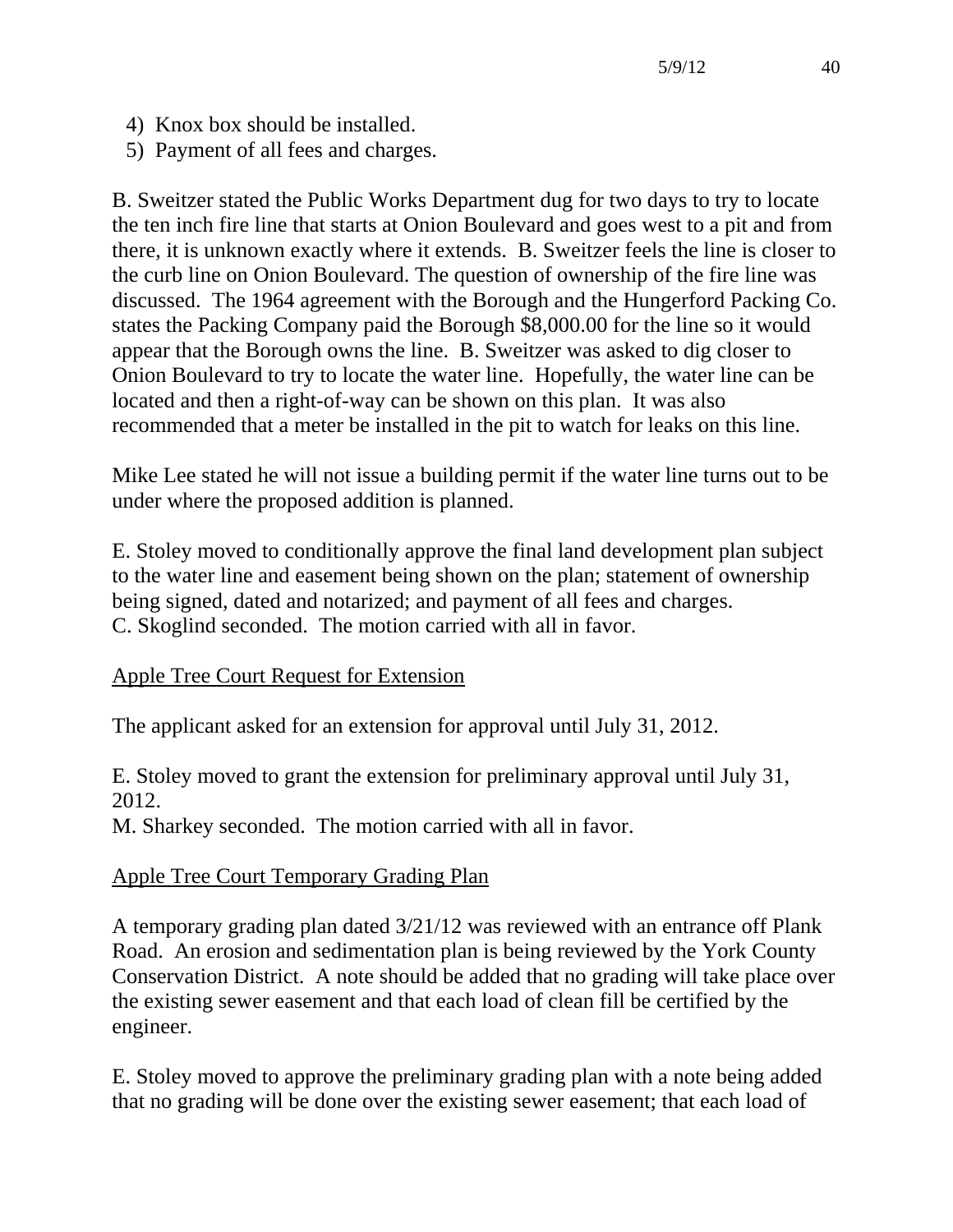clean fill be certified by the engineer; and approval of the E  $\&$  S plan by the York County Conservation District. Final grading will be part of the subdivision plan process.

C. Skoglind seconded. The motion carried with all in favor.

# **Southern Regional Police Department** – Mayor Schnabel

## Fine Monies

Mayor Schnabel turned over a check in the amount of \$75.00 from the Southern Police Commission for fines. It was suggested that the Police Department watch the exit near Chick-fil-A on Mount Airy Road for left-turn violations.

Mayor Schnabel highlighted the police report for April. Shrewsbury Borough's time for service keeps increasing. If the current trend continues, the Borough's share will increase next year. Council members are encouraged to attend the Police Commission meetings to ask questions of the Commission and Chief Boddington.

## **Codes Enforcement** – E. Michael Lee

## Wine Sales at 16 North Main Street

Information was received from the Liquor Control Board to allow the retail sale of locally produced wine. However, since the original special exception decision has lapsed, Council said the applicant should seek another special exception for the property to set the use of the whole property.

# Barking Dogs at Kennel, Kratz Road

Mike stated he visited the kennel and checked the area several times to listen for barking dogs and occasionally he would hear a dog bark similar to a dog barking in someone's yard.

The property on Kratz Road has two zoning hearing decisions and they're allowed 100 dogs. The manager has been contacted about leaving the dogs out before 7:00 a.m. Currently, the kennel is in compliance with the decisions.

# **Water & Sewer** – Brian L. Sweitzer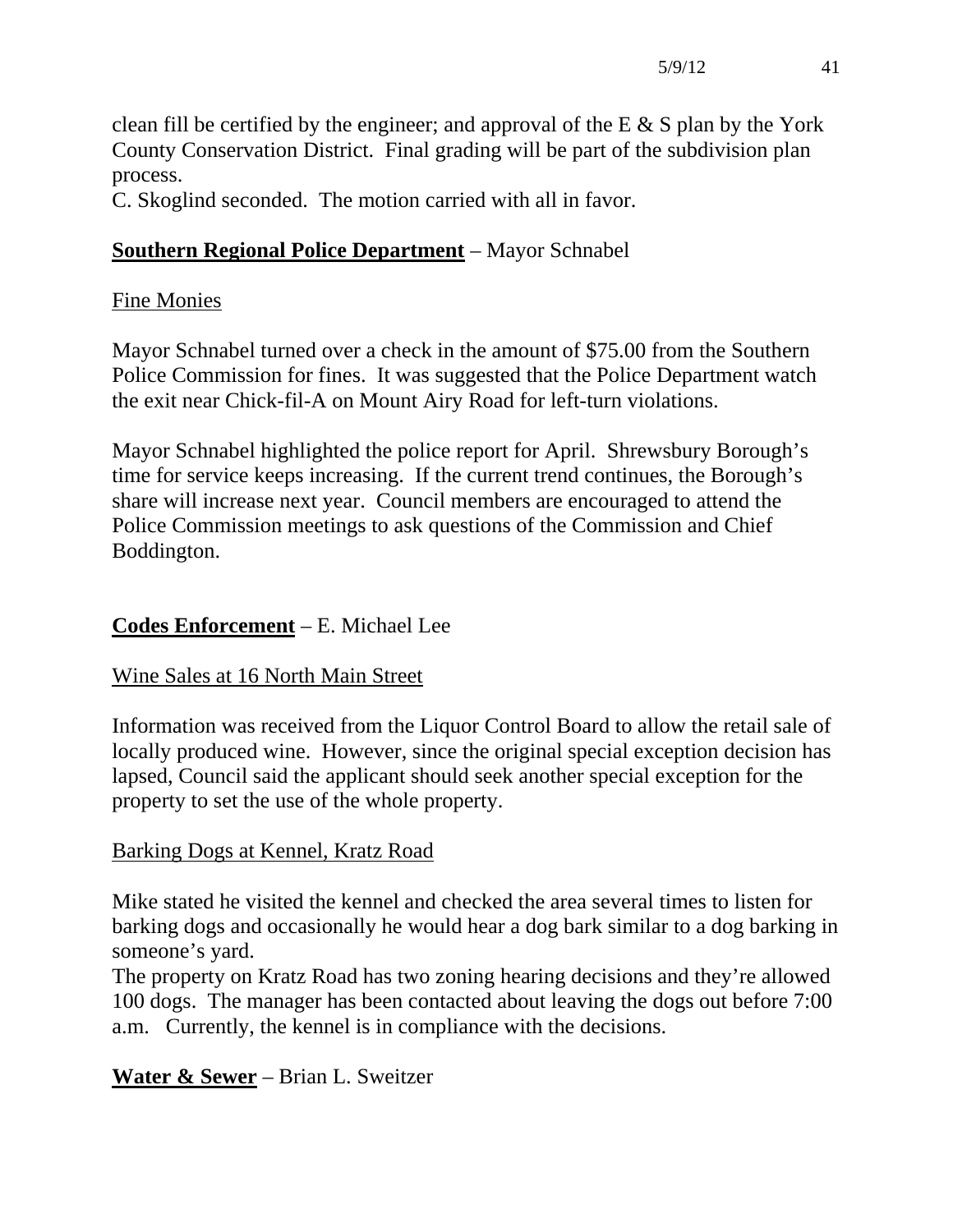### New Freedom Waste Water Treatment Budget

This will be discussed in executive session.

## Community Development Block Grant

At the April 25 meeting, the Municipal Authority voted to recommend payment of engineering fees be paid from the sewer fund in order to get the project started. The block grant funds of \$100,000.00 will go toward the pipe replacement.

E. Stoley moved to authorize Eng. Lipinski to start the design engineering work for the project.

M. Sharkey seconded. The motion carried with all in favor.

Eng. Lipinski stated that as soon as the contract comes from the County, it should be signed and returned.

### Smith and Blouse Wells SRBC Permits

Requests for monitoring wells have been expanded with a right-of-way agreement being signed by the owners of 26 Cherry Tree Lane. B. Sweitzer is in the process of scheduling a site visit with the Susquehanna River Basin Commission.

#### Wellhead Protection Meeting

The Committee will meet on May 23.

#### Tour of Treatment Plant

For those attending the tour tomorrow evening, in order to car pool, be at the municipal building by 5:20 p.m.

## **Public Roads & Lighting** – Eric W. Stoley

#### Street Sweeping

Ross Industries billed \$7,582.50 for the sweeping. The amount of \$6,000.00 was budgeted and the cost differential is due to a higher hourly rate than 2011 and lack of consistency from sweepers and drivers. Next January, the sweeping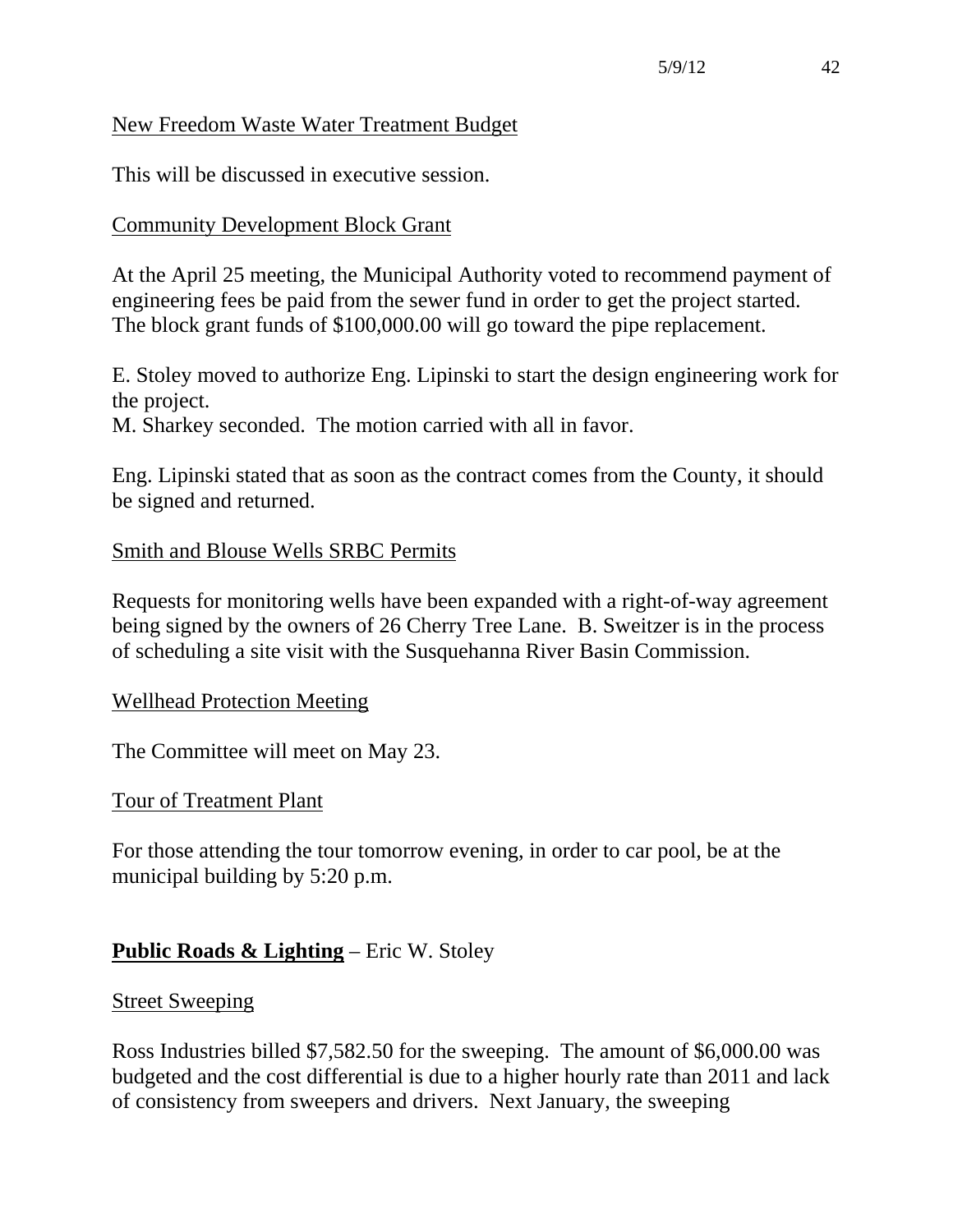specification will be more specific and stricter with regards to sweepers and personnel.

# **Public Lands, Buildings and Finance** – Christopher M. Skoglind

## Audit Report

A meeting was held with the auditor prior to the Council meeting. There are a few outstanding checks that may need to be cleared and the check register process has been corrected. The Secretary was asked to forward the draft audit report to the rest of Council and Mayor Schnabel. The final report will be approved next month.

## Mid-Year Budget Review

C. Skoglind stated that after the second quarter splits are done, he will prepare a mid-year report for Council to review at the August meeting.

## New Scout Building

B. Sweitzer reported the plumbing work has not been done as yet. The amount of \$2,500.00 was budgeted last year, but not carried over for this year. Brian is to meet with the plumber tomorrow. If the work will be more than \$2,500.00, Brian is to go back to Council.

# **ENGINEER'S REPORT**

## Stormwater Management Ordinance

A fact sheet will be coming from the York County Planning Commission and after that, the review can continue.

## West Clearview Drive Easement

Eng. Lipinski has started the design of the easement and will be done before the next meeting.

## FEMA National Flood Insurance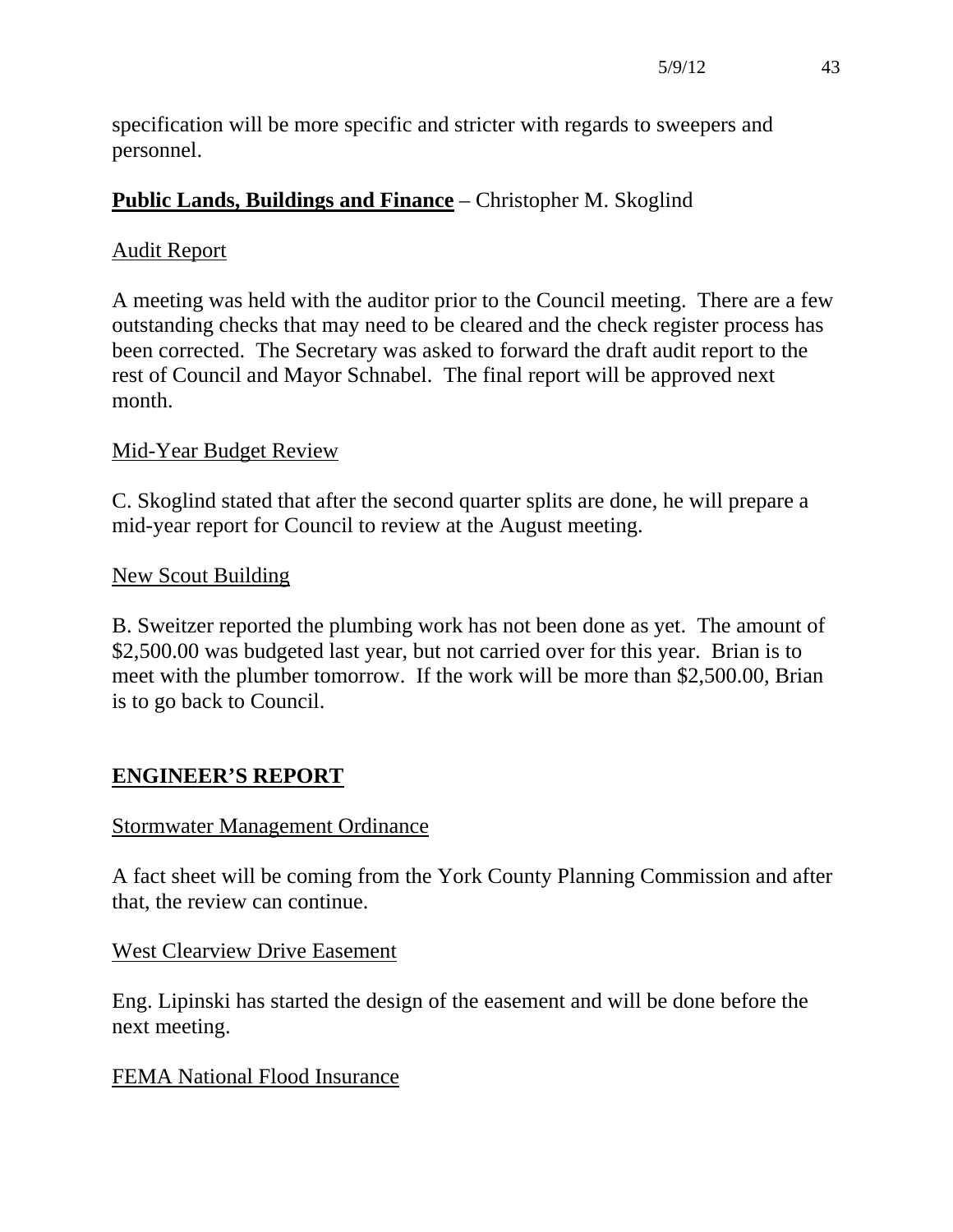Information was received from FEMA and Eng. Lipinski is completing the application to submit so residents can purchase flood insurance, even though the Borough does not have any floodplains.

M. Sharkey moved to authorize Eng. Lipinski complete the application and submit the accompanying paperwork to participate in the National Flood Insurance program.

E. Stoley seconded. The motion carried with all in favor.

# **SOLICITOR'S REPORT**

## Soliciting Ordinance

The ordinance is ready for adoption. There was discussion on how much the permit fee should be. Council arrived at \$10.00, which can be examined and changed in the future. Non-profits are exempt from the fee.

# **EXECUTIVE SESSION**

An executive session was called at 9:05 p.m. The meeting was resumed at 9:38 p.m.

## 92 Skyview Drive

The judgment in the amount of \$12,141.00 was transferred to the Court of Common Pleas. Sol. Rehmeyer asked for permission to execute on the property and then proceed to Sheriff's Sale.

E. Stoley moved to give permission to Sol. Rehmeyer to proceed against the property.

J. Traband seconded. The motion carried with all in favor.

# **Public Safety, Welfare and Personnel** – Michael G. Sharkey

# **Secretary's Report** – Cindy L. Bosley

The Secretary will purchase three, used, four drawer, legal size filing cabinets from Mike Lee at a price of \$100.00 each.